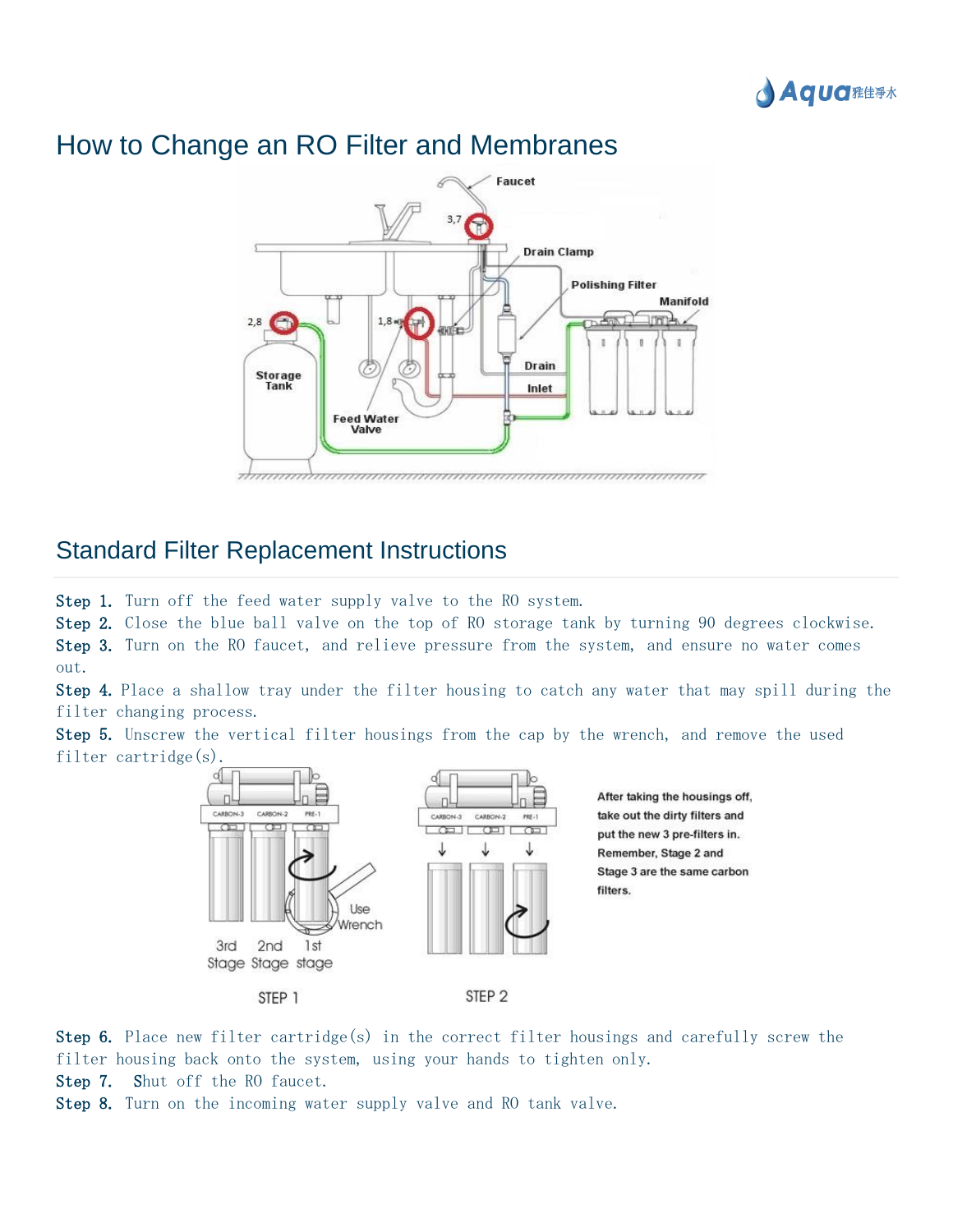

# RO Membrane Replacement Instructions

Standard reverse osmosis systems have one membrane located horizontally above the bracket holding the vertical filters.



Step 1. Follow filter replacement steps 1-4.

Step 2**.** Disconnect tubing from membrane housing cap by pushing down on the small ring where the tubing connects to the cap. Press and hold the ring down while you pull the tubing out.



Step 3. Unscrew membrane housing cap from the membrane housing and remove the RO membrane. The membrane will be difficult to pull out, and may require pliers to remove.

Step 4**.** Insert the new membrane filter into the housing with the O-ring end first and the large outer rubber stopper closest to the open cap. Push the membrane in until you feel the O-ring sit securely into the membrane housing\*

Step 5. Replace and tighten the membrane housing cap. Reinstall the removed tubing to the appropriate fitting

Step 6. Flush two tanks of water after completing membrane replacement before use.

\*If membrane is not properly secured, untreated water will flow unrestricted through the system